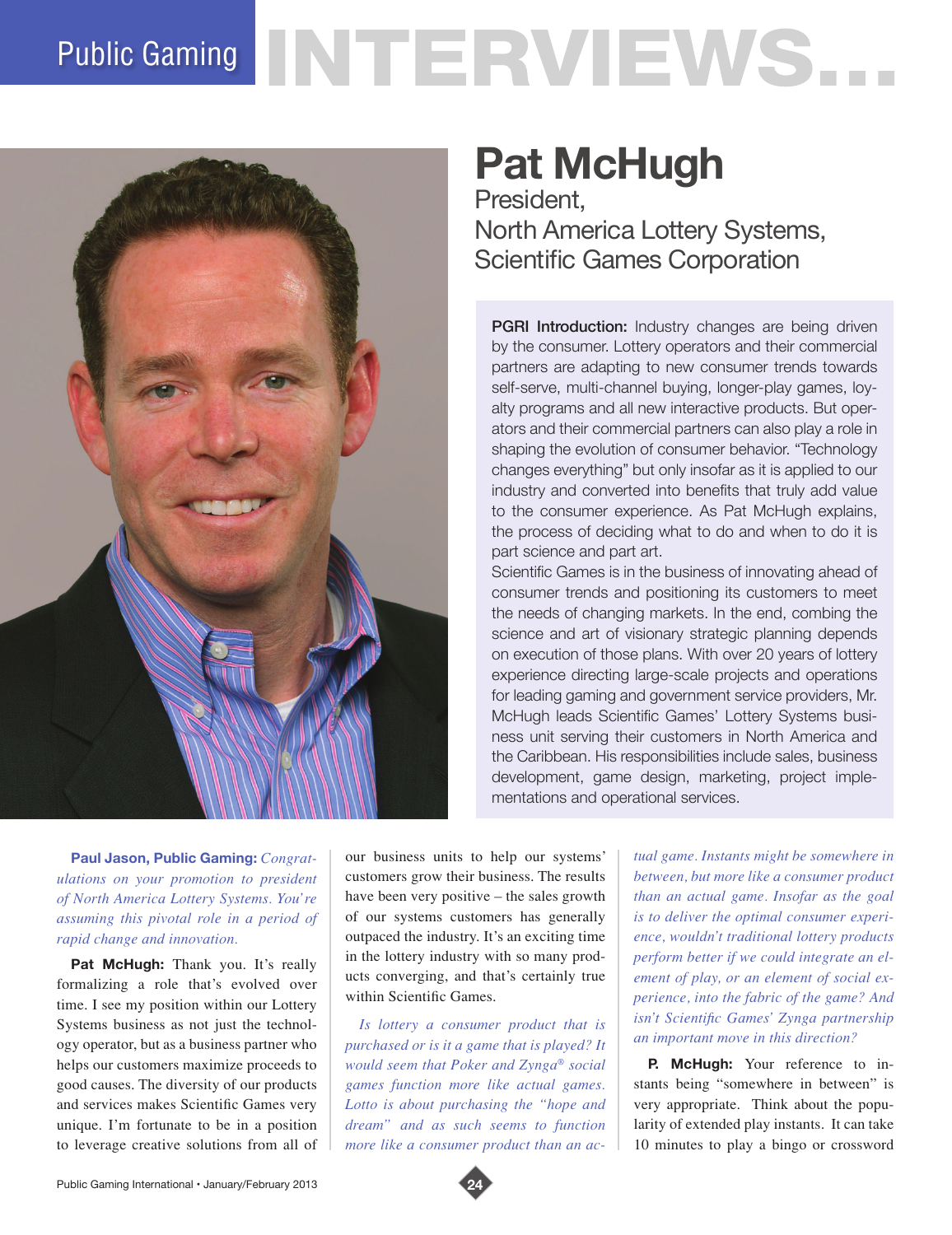game. Yet, there is a large group of players who will scratch every bit of the scratchoff coating before turning in a game ticket for the winnings or tossing the non-winning ticket – even though they could have cashed the ticket immediately and never even had to "play" the game. Extending the game element to a new generation of digitally savvy consumers is what our Zynga partnership is about. Converting Zynga players who play for fun, and may or may not purchase virtual goods, will be one of the keys to the success of this partnership. We are working with lotteries to build a robust lottery game play based on the play inherent in the Zynga brands like Farmville™, Zynga Poker™ and Words With Friends<sup>™</sup>. Leveraging the social experience and virtual goods and combining that with a "hope and dream" should solidly position the Zynga brands as a key lottery category in the middle ground that you mentioned. This can be applied to instant or draw games whether purchased at retail or on the internet. In this way, it becomes a game and a consumer product worth dreaming about.

*What accounts for the incredible longevity of lotto? There is much talk about the need to refresh the traditional games to make them more appealing for the next generation of consumers. But the fact remains that sales of traditional lottery products have weathered the economic recession much better than other gaming sectors and the category appears to be bouncing back faster than others in the recovery period. What are some of the fundamental attributes of the traditional lottery products that we can expect to have enduring consumer appeal and so we should leverage them and not attempt to change them? And what are some attributes that may be more malleable and subject to change and updating as with the Zynga model?* 

**P.** McHugh: You're correct, the longevity of lottery products – and the performance through these tough economic times compared to that of other consumer products – has been outstanding. Many of our customers saw record sales in 2012. However, consumer purchasing habits have been changing dramatically with the proliferation of ecommerce in all industries. As well, they now have many more entertainment choices. Clearly, lottery needs to adapt to stay relevant to consumers while maintaining the core attributes that have made the product appealing.

Leading up to the record-breaking jackpots in March and December, it seemed like everyone was playing the game – including the under-30s, non-players and even the skeptics! The excitement of chasing a big jackpot will continue to have appeal but lotteries need to find ways to bring those infrequent players back more often. Our survey responses from all U.S. lotteries last year indicated the 'Numbers' products produce consistent sales and represent approximately 37% of draw sales. And the diversity of instant games and price points has continued to grow instant sales. I believe these product categories and their fundamental attributes will maintain a prominent position in lottery product portfolios for the foreseeable future. However, all lotteries are facing the challenge to expand their player base and attract a younger demographic, particularly within the draw product category.

At Scientific Games, we believe there's considerable opportunity for growth in draw games by applying the strengths of other game categories without changing the fundamental attributes. Some examples include applying licensed properties to draw games, the expanded use of loyalty and social media programs, extended play through the internet or mobile, and hybrid games that feature an instant win and draw component to give players more value for the game. Not to mention maximizing the opportunities that new distribution channels can provide.

*Let's talk about distribution. Insofar as much of the fundamental game design of the traditional products has enduring consumer appeal, it would seem that expansion and innovation of distribution would be key to increasing sales. Giving the consumer internet access is on the top of everyone's radar. But what other ways is Scientific Games innovating for the distribution aspect of the business?* 

**P. McHugh:** As lotteries have matured, it's become more challenging to expand distribution to create greater product exposure to players. This has remained a strategic focus at Scientific Games. A great success story is our work with the Pennsylvania Lottery in recruiting the Wawa convenience store chain back to the lottery industry. Wawa just reached the \$126 million



mark in Pennsylvania Lottery game sales – all through our PlayCentral™ full-service vending terminals that were integrated into Wawa's in-store and back-office systems and processes. Our PlayCentral is one of the tools lotteries in the U.S. are turning to as a way to gain entry into new trade styles and retailers. This month, we are installing the first units in Wal-Mart super-centers in Puerto Rico. We were ahead of the curve with touchscreen technology. Now, the market is catching up with us. To accommodate non-traditional street vendors in Puerto Rico, we have recently launched our mobile retail devices that we deployed so successfully in China. Another great success is our work with the Minnesota Lottery and Linq3 to launch sales at ATMs and gas pumps through our Sciplay™ platform. This NFL season, we supported the Delaware Lottery's initiative to leverage their position as one of four states grandfathered to allow sports betting by expanding our point of sale beyond casinos and into social establishments such as restaurants and taverns. The expanded distribution brought in additional revenue and also saw year-over-year increases for the casinos' sports wagering – we believe, by attracting new players through broader exposure to the product. This month, we'll launch Keno in many of these same locations that are now new lottery retailers. Our systems are designed to easily integrate new products from our various business units, or from third-parties, to expand distribution as the marketplace evolves.

*Where does Scientific Games stand on land-based retail? I just reviewed an RFP from a major North American lottery that states: "BCLC is investigating the potential to fundamentally transform its lottery business and is considering all aspects of the business such as players, retailers and our central gaming system. BCLC's lottery division is positioning the retail environment as the main distribution channel and driver of sustainable growth for the next 15 to 20+ years." The irony of this focus* 

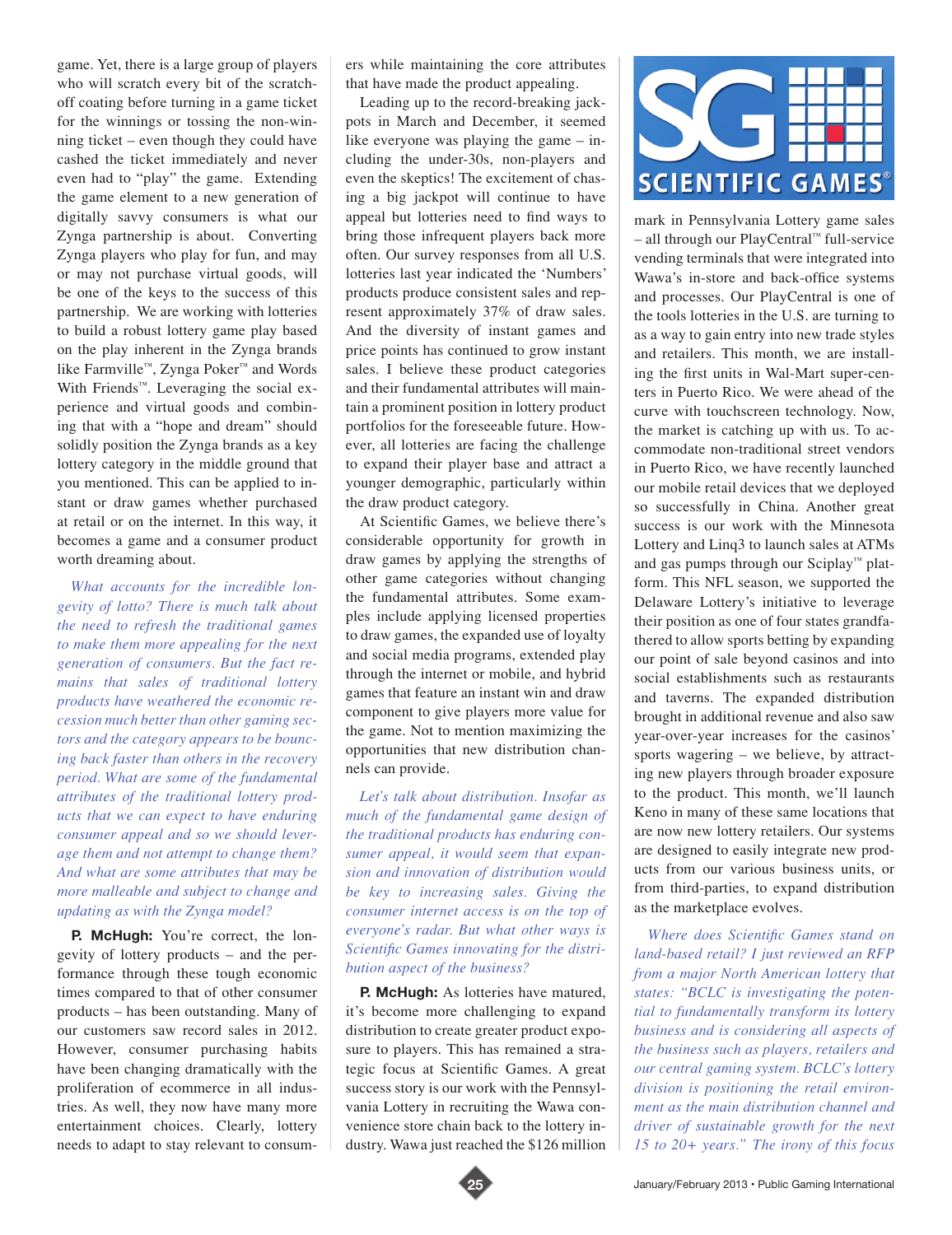*on land-based retail for the next 20 years is that BCLC has the most advanced and developed internet gaming division in the western hemisphere. They told me that while iGaming will have a faster growth rate; it will never really impinge on the key-driver role that land-based retail has always played. (The internet as a communications and customer relationship management (CRM) hub and customer acquisition tool will be vital. It's just that the internet will not be the game-changing channel for distributing the traditional games as they may have projected a couple years ago).* 

**P. McHugh:** Scientific Games remains incredibly bullish on the land-based retail channel. We fully expect the retail channel to always serve as our industry's primary sales outlet. With that said, the most successful lotteries in the world – indeed the most successful businesses in the world – watch what their customers are doing, help shape behaviors and ultimately adapt to the consumer's choice. Today, consumers are choosing the internet in addition to traditional retail stores to make their purchases. We also see the internet, along with other advanced sales channels, as a critical component to engaging in a different way with existing players, reaching new players and driving incremental business growth. A digital channel at its core is a fantastic promotional tool and a great way to extend brand awareness for the lottery. Our industry will stagnate if we don't pursue these new channels, albeit in a way that remains complementary to our industry's retail-based roots. The rapid adoption of our rewards platform, Properties Plus®, with over 760,000 members as of January 1 – all who purchased tickets at retail – demonstrates the power of this combination.

When considering the internet as a sales channel, we think it's important to continue to make the distinction between iLottery and iGaming. Today, it is best to look to Europe for examples of lotteries that are truly leveraging the iLottery segment. In these cases we see 15-20% (internet sales as a percent of total sales) as the benchmark of a successful program. In these instances, internet sales represent incremental growth. A lottery benchmarking study from Media & Entertainment Consulting Network (MECN) in late 2012 indicated that traditional retail sales growth in these jurisdictions is outpacing the industry as a whole. We believe this is because an effective internet program will attract new players who will also buy at retail.

For some of our U.S. customers, the internet has provided new ways to drive retail lottery sales through promotions and 2nd Chance games. But for all lotteries, an internet platform can offer CRM tools that provide rich opportunities for lotteries to communicate with their players oneon-one and manage the player relationship more directly and responsively.

*Will Scientific Games continue to take a data driven approach to driving lottery performance? A recent article in The Harvard Business Review talks about the limitations of data and research to drive strategic planning and decisions. "Leaders rarely succeed in marrying empirical rigor and creative thinking … For all its emphasis on data and number crunching, conventional strategic planning is not actually scientific. It lacks the genuine inquiry that's at the heart of the scientific method." How is the application of analytics bridging that gap? How does Scientific Games bridge that gap?* 

**P.** McHugh: We believe it's vital to maintain a creative culture that analyzes data in terms of consumer behavior to shape our strategic decisions. As far as pure analytics go, there is an abundance of data available. The key to making analytics work for our organization is in knowing which part is science and which part is art. We have developed many proprietary systems to synthesize disparate data sets (i.e. game sales, retail location, prize redemption, etc.) to provide comprehensive and accurate views of the marketplace. We work with our customers to build real empirical evidence into strategic planning. And, we continuously conduct consumer and retailer research. But that alone is only the science component.

The art part is in the insight – the people who can look at the analytics and tease out results to fuel product and service development. It takes experts to analyze the data and turn it into information that can be applied to a business initiative. Finally, it takes leadership that values creativity and is committed to taking calculated risks to further the business. Lorne Weil, our CEO, continually challenges our organization to be creative leaders in the industry.

I believe the diversity of our product and service offerings is unmatched in the industry and is a reflection of that leadership. The results prove it. Scientific Games' customers generally outpace the rest of the industry in sales performance.

*What about managing channel conflict? How can lotteries convince their channel partners (especially small land-based retailers) to embrace the need to implement the multi-channel approach so vital to the future of our industry?* 

**P. McHugh:** We need to prove it by engaging directly with key retailers and their associations to implement solutions that provide tangible value to them  $-$  either through addressing operational challenges with selling our products, or increasing profit. This has been a strategic focus at Scientific Games. However, it must be executed without losing focus on the consumer's needs, or we all lose. Lottery games are consumer products. And lottery brands are consumer brands. And like all consumer products and brands, they must adapt to the changing needs and lifestyles of the consumer from generation to generation. Today's consumers apply a multi-channel purchasing approach to many products in their lives and lottery games should be no different. Consumers today want to have a relationship with the brands that are important in their life. The opportunity to play games on a mobile device does not mean sales will decline at the neighborhood store that's been part of a consumer's life for years.

In fact, adding additional distribution channels to traditional brick and mortar lottery retail distribution can actually increase brick and mortar sales. The 2012 MECN study I mentioned found internet sales in the U.K. represent nearly 16% of total lottery sales. While the National Lottery has successfully created an important sales channel with the internet, it has done so in conjunction with the continued success of its traditional retail sales channel. The latter grew more than 7% in 2011 alone. We believe additional channels support retail growth and can serve as a promotional tool to drive players back to retail. Our research indicates that a significant percentage of frequent players, infrequent players, and non-players would purchase more often and spend more if the current games were offered on the inter-